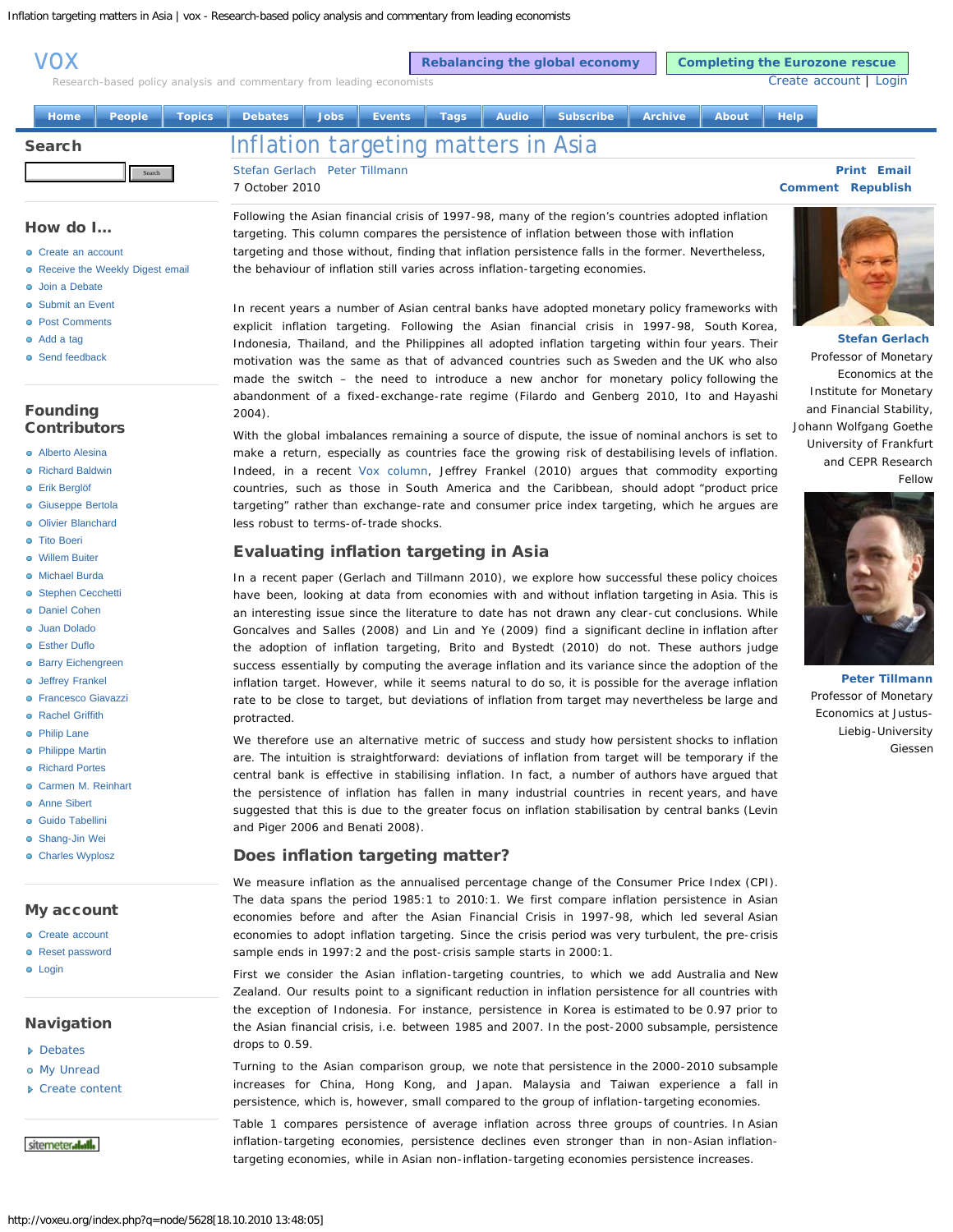| Table 1. Estimates of inflation persistence |  |
|---------------------------------------------|--|
|---------------------------------------------|--|

| Group                         | Sample period    | 0f<br>AR.<br>Sum<br>coefficients | 90%<br>confidence<br>band |
|-------------------------------|------------------|----------------------------------|---------------------------|
| Asian<br>IT.<br>economies     | 1988:3<br>1997:2 | $-1.02$                          | [0.88, 1.07]              |
|                               | 2000:1<br>2009:4 | $-0.30$                          | [0.08, 0.52]              |
| Asian<br>$non-I$<br>economies | 1988:3<br>1997:2 | $-0.81$                          | [0.64, 1.04]              |
|                               | 2000:1<br>2009:4 | $-1.01$                          | [0.85, 1.08]              |
| Non-Asian<br>IT.<br>economies | 1988:3<br>1997:2 | $-1.00$                          | [0.93, 1.03]              |
|                               | 2000:1<br>2009:4 | 0.71                             | [0.41, 1.10]              |

*Notes: Persistence estimates for the average (weighted by GDP size) inflation rate. The group of Asian IT economies comprises Australia, Indonesia, Korea, New Zealand, the Philippines and Thailand. The group of Asian non-IT economies consists of China, Hong Kong, Japan, Malaysia, Singapore and Taiwan. The group of non-Asian IT economies comprises Canada, Chile, Israel, Norway, South Africa, Sweden and the UK. The confidence bands are obtained from bootstrapping.*

Comparing the persistence rather than the level of inflation thus reveals that inflation targeting has indeed had a positive effect on the inflation process of the Asian economies we study.

To illustrate the behaviour over time of the persistence measure, we use a moving 40-quarter window. The resulting series of persistence estimates together with bootstrapped 90% confidence bands are reported in Figures 1 to 4. While a reduction can be observed for all inflation-targeting economies, the rolling window evidence reveals interesting differences with respect to the timing of this reduction. The fall in persistence is not synchronised across countries. Inflation persistence in Korea (see Figure 1) and Thailand (Figure 2) falls immediately after the new monetary regime became effective. The Philippines (Figure 3) meanwhile, experiences a small drop in persistence immediately after the adoption of inflation targeting. A substantial reduction occurs only at the end of the sample period. Likewise, persistence reduces much later in Indonesia than in the other countries. The evidence also points to an increase in persistence as the financial crisis that started in 2007 unfolds.

**Figure 1.** Sum of autoregressive coefficients with 90% confidence band based on a 10-year rolling window for Korea



**Figure 2.** Sum of autoregressive coefficients with 90% confidence band based on a 10-year rolling window for Thailand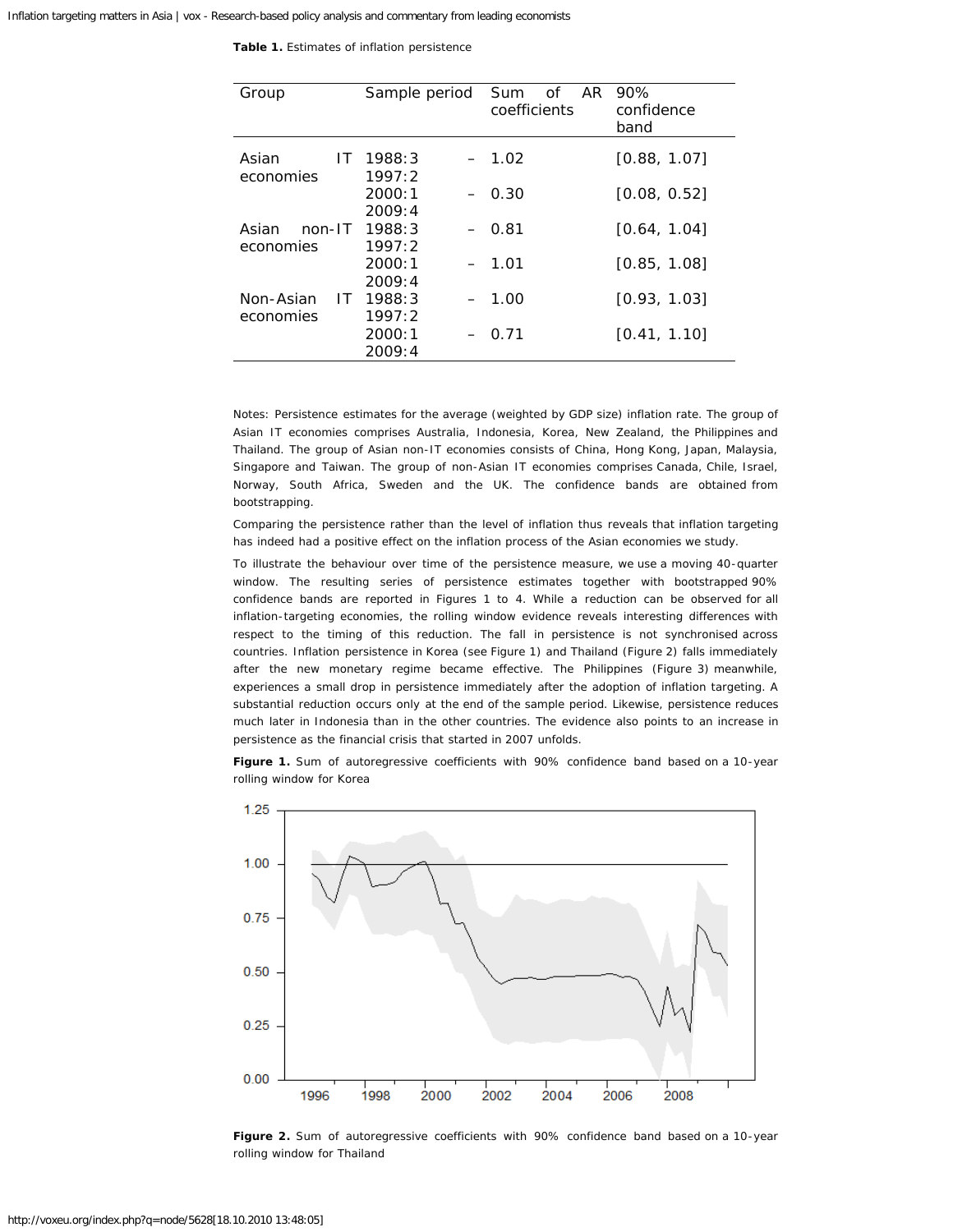

Figure 3. Sum of autoregressive coefficients with 90% confidence band based on a 10-year rolling window for the Philippines



**Figure 4.** Sum of autoregressive coefficients with 90% confidence band based on a 10-year rolling window for Hong Kong